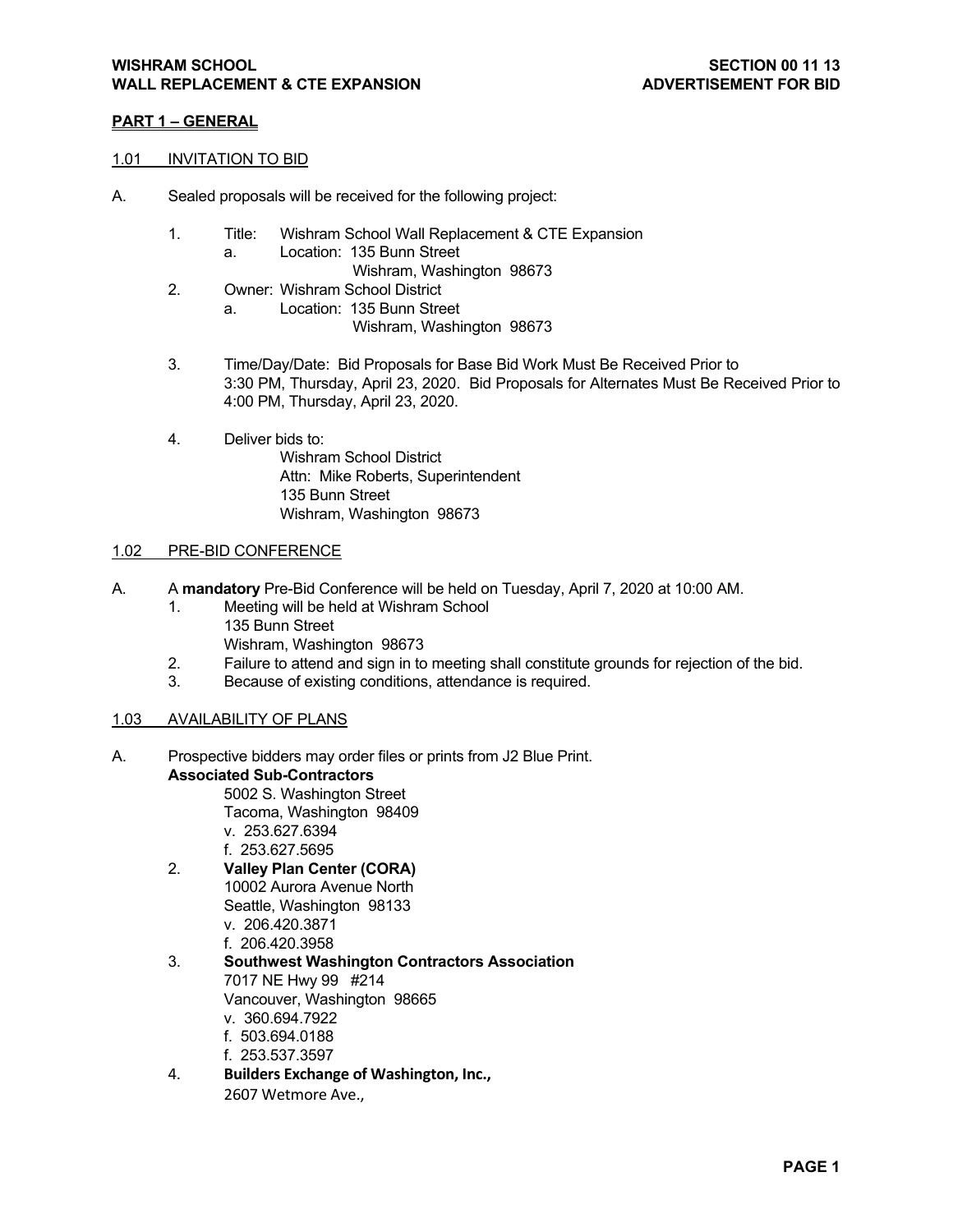Everett WA 98201 BXWA.com

- 5. **Washington State Office of Minority & Women's Business Enterprises**  OMWBE 1110 Capitol Way South, Suite 150 Olympia, WA 98501 omwbe.wa.gov 6. **Daily Journal of Commerce Plan Center**
	- 2374 NW Vaughn Portland, OR 97210 (503) 274‐0624, fax (503) 274‐2616 PO Box 10127 Portland, OR 97210
- 7. **Impact Business Consultants Minority Plan Center** 8959 SW Barbur Blvd., Suite 102 Portland, OR 97210 (503) 245‐9253
- 8. **Olympia Plan Service** 123 Fir Street NE PO Box 1246 Olympia, WA 98506 (360) 943‐3960, fax (360) 943‐7159
- 9. **Oregon Contractor Association**  PO Box 477 Clackamas, OR 97015‐0477 14625 SE 82nd Drive (503) 650‐0148, fax (503) 650‐8273 brie@contractorplancenter.com
- B. Addenda: All addenda will be posted at the plan centers noted above.
	- 1. Bidders shall be responsible for checking for addenda throughout the bid period.
	- 2. Bidders are encouraged to contact the Architect within the last 24 hours prior to the close of the bid period to verify receipt by the Contractor of all addenda.

## 1.04 PROJECT DESCRIPTION

- A. The subject project is described in the Contract Documents (Drawings and Project Manual) and generally includes replacement of an exterior concrete building wall, construction of an addition, and construction of retaining walls. Minor portions of work include plumbing, electrical, excavation and gymnasium flooring.
- 1.05 BID RANGE
- A. Owner's estimated construction cost range, excluding WSST: \$2,600,000 to \$2,800,000.
- 1.06 BID SECURITY
- A. Bid Security in the amount of 5% of the Bid must accompany each bid and shall be accompanied by a bid bond, cashier's check or certified check in the amount of 5% of the total base bid, made payable to the Wishram School District.